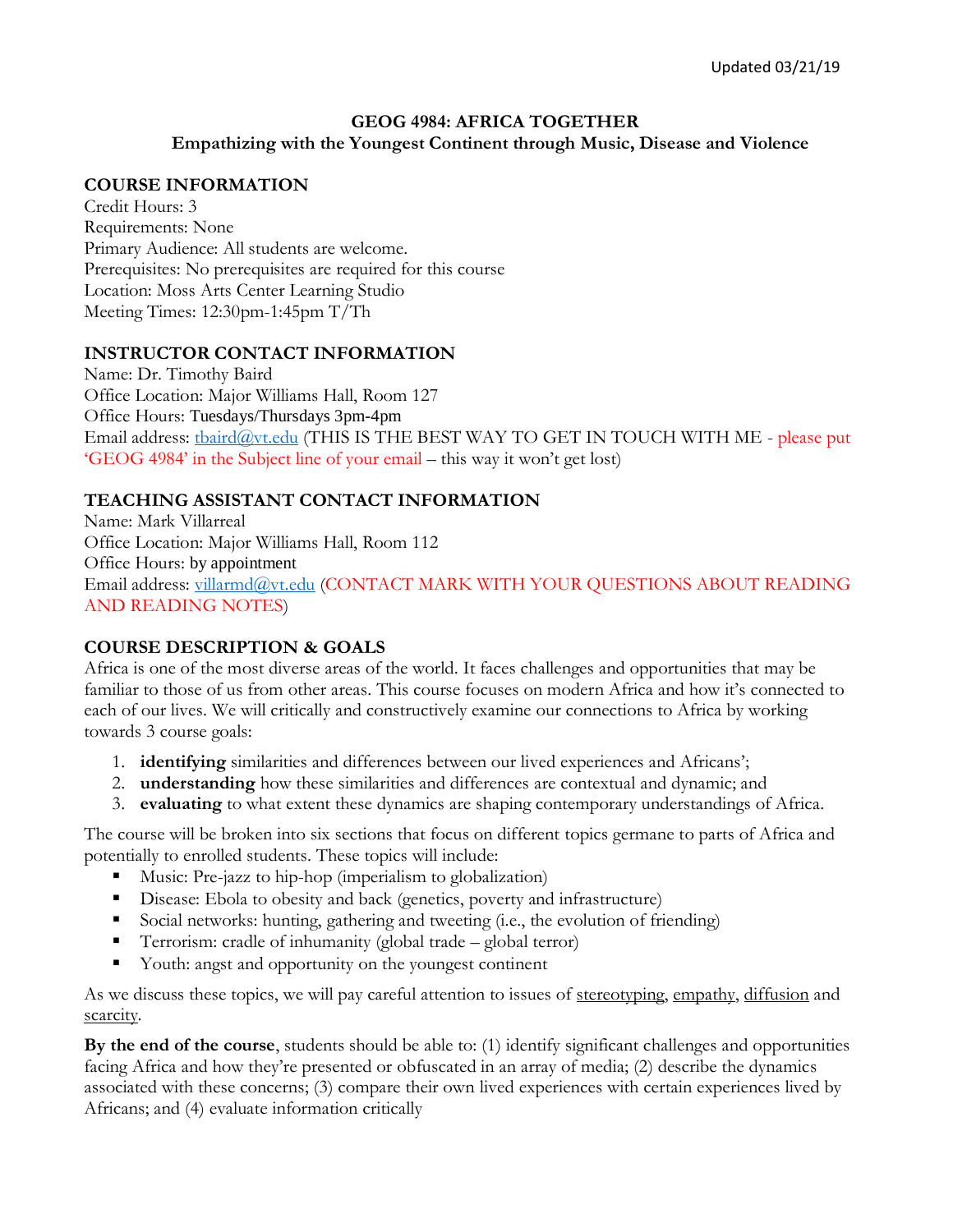## **COURSE MATERIALS**

No Required Text

## **INSTRUCTIONAL METHODS**

Class periods will involve discussion of readings, small in-class group projects, and interactive lecture. Also, there will be a few short movies shown during the course.

#### **READING & CLASS PARTICIPATION**

For this course, reading and class participation are inextricably related.

One of the primary forms of participation will be discussion. To reinforce this course objective, a few guiding questions will be provided for each reading. These questions will form the basis of our in-class discussion. Students are expected to do the required reading and answer the reading questions before the appropriate class period. Questions **should be uploaded to Canvas in advance of class** and are evaluated on a 100-point scale. Students are expected to make an earnest effort to respond thoughtfully to each question. Evaluation is not based on correct answers. Answers do not need to be long – a few sentences will suffice for full credit. 13 points will be deducted for each day that questions are handed in late. Exceptions will be made only in extreme circumstances. This is not intended to be punitive, but to encourage timely completion of the reading and quality preparation for class discussion.

In order to create a good climate for everyone to participate, please follow these discussion guidelines:

- ➢ *Be ready to share and explain your opinions. Feel free to disagree with others, but be specific in your own assertions and back them up with evidence.*
- ➢ *Listen carefully and respond to other members of the group. Be willing to change your mind when someone demonstrates an error in your logic or use of facts.*
- ➢ *Do not hesitate to ask for clarification of any point or term that you do not understand.*
- ➢ *Make your point succinctly, avoid repetition, and stick to the subject.*

The reading for this course will include newspaper, magazine, and journal articles, selections from books, and textbooks. It is important that you do the readings before the appropriate class periods. Plan ahead so that ewe will not get behind. PDFs of readings or links to sources on the internet can be found [canvas.vt.edu.](http://canvas.vt.edu/) Also links to internet readings are provided on the syllabus.

#### **COURSE EVALUATION**

The best evaluation is personal. "Did I learn anything in this class? Was it worth the effort?" An inquiring attitude and an active imagination will help you to recognize the relevance of the course topics to your life and will enhance your enjoyment of, and success in, this class.

Instructor evaluation will reflect performance on:

| Reading Notes:         | 46%     |
|------------------------|---------|
| Midterm Exam           | $18\%$  |
| <b>Student Choices</b> | 18%     |
| Final Exam/Project     | $18\%$  |
| <b>Final Grade</b>     | $100\%$ |

Reading Notes: please see *READING & CLASS PARTICIPATION* section above.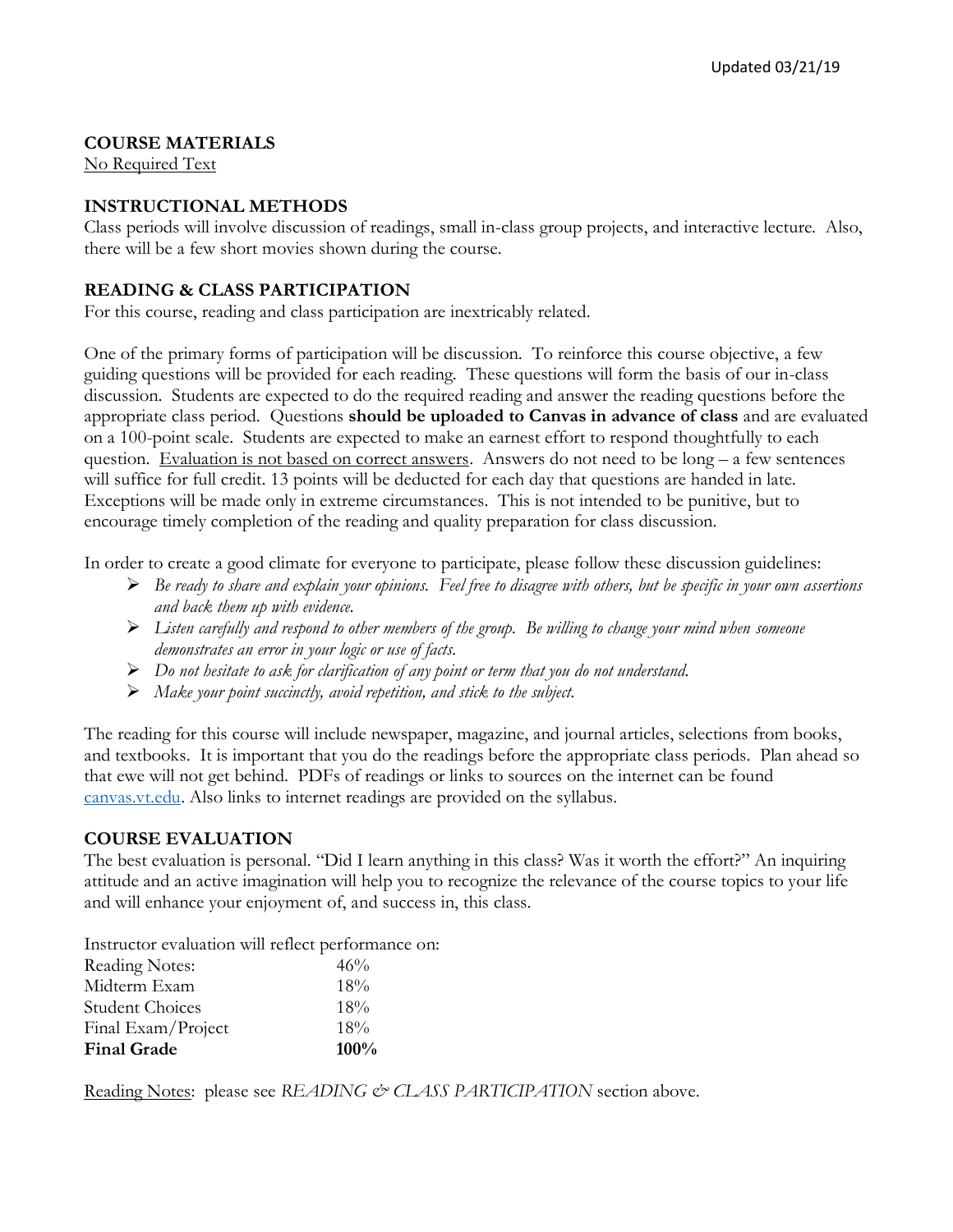Exams: Exams will aim to evaluate critical thinking skills. Questions for the midterm and final will be drawn from the class discussions and reading notes. Exams will be open book and open notes. This does not mean that the exams will be easier – it means that I will be looking for thoughtful application of examples and ideas from the course to address broad conservation issues and challenges in an organized and convincing manner. One more thing – you have to be in a group of 2. It sucks – I know.

### **HONOR CODE**

The Undergraduate Honor Code pledge that each member of the university community agrees to abide by states: "As a Hokie, I will conduct myself with honor and integrity at all times. I will not lie, cheat, or steal, nor will I accept the actions of those who do."

Students enrolled in this course are responsible for abiding by the Honor Code. A student who has doubts about how the Honor Code applies to any assignment is responsible for obtaining specific guidance from the course instructor before submitting the assignment for evaluation. Ignorance of the rules does not exclude any member of the University community from the requirements and expectations of the Honor Code. For additional information about the Honor Code, please visit: [www.honorsystem.vt.edu](http://www.honorsystem.vt.edu/)

## **HOW TO SUCCEED IN THIS COURSE**

- ➢ *Attend class and participate in discussion.*
- ➢ *Keep up with the readings.*
- ➢ *If something is not clear, ask a question.*
- ➢ *Clarify expectations with the Professor.*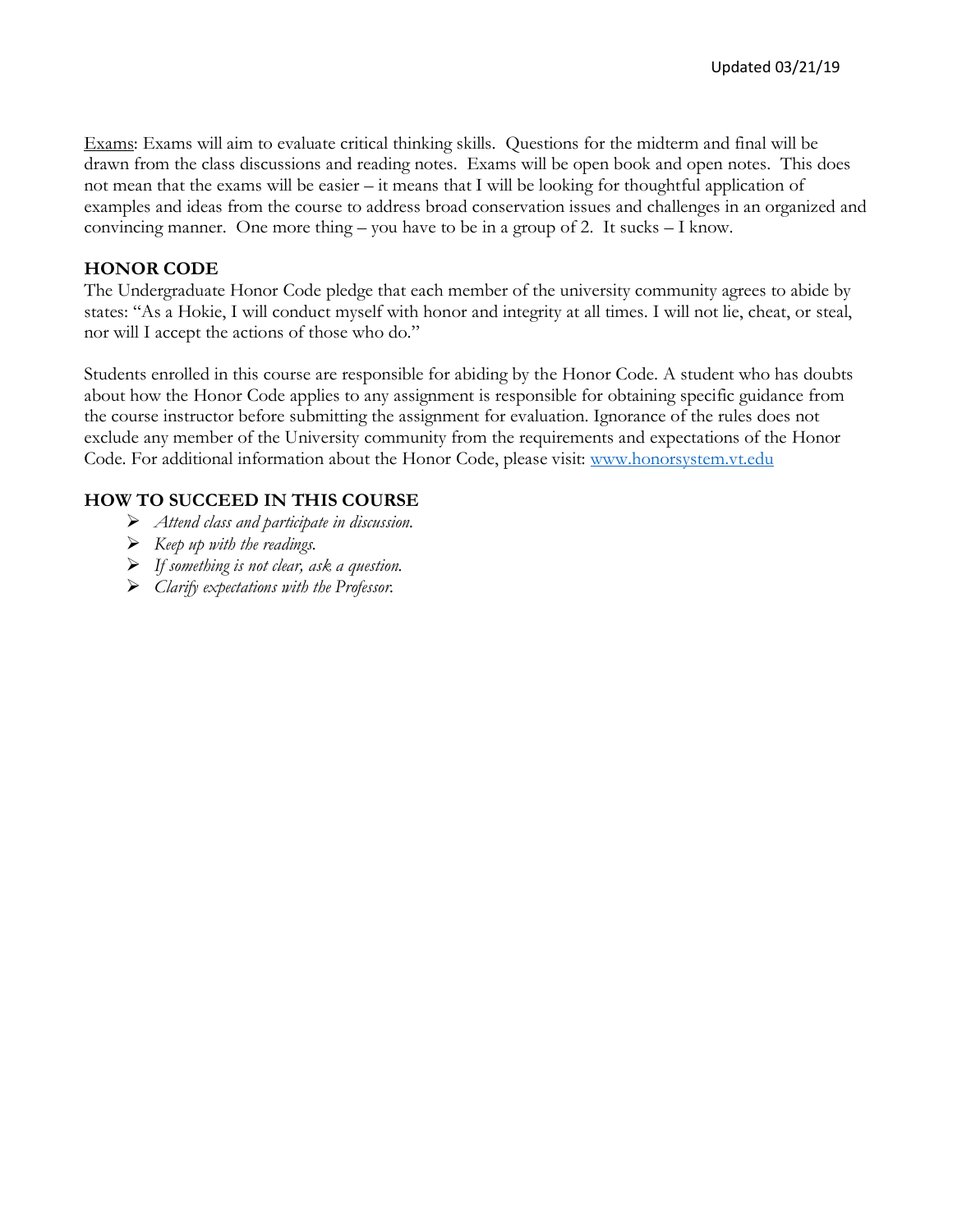### **COURSE SCHEDULE**

#### SECTION 1: INTRODUCING TOGETHER: STEREOTYPES & EMPATHY

- 1. JAN 22 (T): FROM WINSLOW TO SIMANJIRO TO BLACKSBURG, REPEAT
- 2. JAN 24 (Th): GOLF BALLS, SUPER HEREOS AND A HAIR SALON Reading:
	- Binyavanga Wainaina (2011) Chapters 1-2 in One Day I Will Write About This Place. 4-20.
- 3. JAN 29 (T): UPROOTING STEREOTYPES

# Reading:

- Claude M. Steele (2010) "The many experiences of stereotype threat" in Whistling Vivaldi: How stereotypes affect us and what we can do. [85-98].
- 4. JAN 31 (Th): CULTIVATING EMPATHY Reading:
	- Roman Krznaric (2014) "The Radical Power of Empathy" in Empathy: Why it matters and how to get it. [ix-xxx].
- 5. FEB 5 (T): JUST A NIGHT FLIGHT

### Reading:

• Richard Dowden (2009) "Africa is a night flight away" and "Africa is different" in Africa: Altered States, Ordinary Miracles. [1-37].

#### SECTION 2: SOCIAL NETWORKS: HUNTING, GATHERING AND TWEETING

6. FEB 7 (Th): HUNTING AND GATHERING

#### Reading:

- Coren Apicella et al. "Social Networks and cooperation in Hunter Gatherers" in Nature, 481, 497-501.
- 7. FEB 12 (T): HERDING IN BOSTON

## Reading:

- Tepilit Ole Saitoti "Boston" and "Homeward Bound" in The Worlds of a Maasai Warrior. 125-144.
- 8. FEB 14 (Th): PHANTOM VIBRATIONS

## Reading:

- Baird and Hartter (2017) Livelihood diversification, mobile phones and information diversity in northern Tanzania. Land Use Policy
- Susan Trulove, (2015) Modern Family: Age Old Traditions are fading on the savannah in Virginia Tech Research Magazine, Summer Issue.
- 9. FEB 19 (T): THE MISSION AND THE DANCE

## Reading:

- Tsitsi Dangarembga (1988) Chapter 6 in Nervous Conditions, 105-121.
- 10. FEB 21 (Th): SOCIALS AND MOVEMENTS

## Viewing:

• The Stream (Al Jazeera English) (2011) Uganda's Walk to Work Movement & Short-lived Social Networks in Africa. [https://www.youtube.com/watch?v=s-](https://www.youtube.com/watch?v=s-BR_iz2Qb8)[BR\\_iz2Qb8](https://www.youtube.com/watch?v=s-BR_iz2Qb8)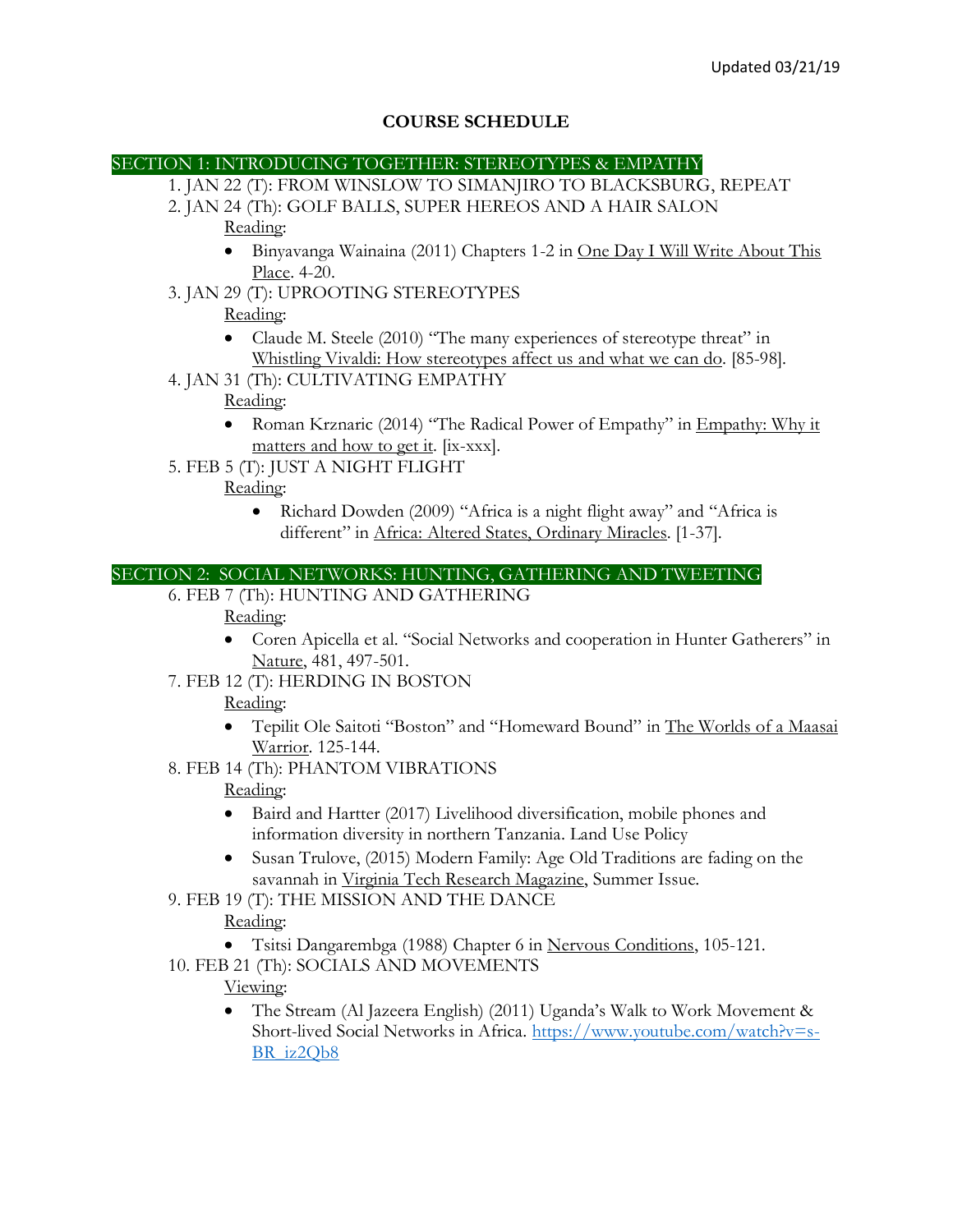- Juliana Rotich (2013) "Meet BRCK, Internet access built for Africa" TED Talk [https://www.ted.com/talks/juliana\\_rotich\\_meet\\_brck\\_internet\\_access\\_built\\_fo](https://www.ted.com/talks/juliana_rotich_meet_brck_internet_access_built_for_africa) [r\\_africa](https://www.ted.com/talks/juliana_rotich_meet_brck_internet_access_built_for_africa)
- Siyanda Mohutsiwa (2016) "How Young Africans found a voice on Twitter" TED Talk.

[https://www.ted.com/talks/siyanda\\_mohutsiwa\\_how\\_young\\_africans\\_found\\_a](https://www.ted.com/talks/siyanda_mohutsiwa_how_young_africans_found_a_voice_on_twitter#t-455230) voice on twitter#t-455230

## ECTION 4: MUSIC: PRE-JAZZ TO HIP-HOP (IMPERIALISM TO GLOBALIZATION)

- 11. FEB 26 (T): PICK YOUR LANGUAGE / PICK YOUR NAME Listening (at home & in class):
	- Noah, Trevor (2016) "Chameleon" and "Go Hitler!" in Born a Crime: Stories from a South African Childhood
- 12. FEB 28 (Th): CHAMPAGNE BUCKET-LADEN YACHTS Reading, Watching:
	- Afua Hirsch (2012) "Africa Hip Hop is Recreating America" in the Guardian, <https://www.theguardian.com/world/2012/oct/03/african-hip-hop-america>
- 13. MAR 5 (T): CHAMPAGNE BUCKET-LADEN YACHTS

## Readings:

- Eric Charry (2012) "A Capsule History of African Rap" in Hip Hop Africa, 1-25.
- 14. MAR 7 (Th): THERE'S SOMETHING THAT FEELS ANCIENT Listening (in class):
	- Georges Collinet, Afropop Worldwide (2007) Africa and the Blues: An Interview with Gerhard Kubik: [http://www.afropop.org/8638/africa-and-the-blues-an](http://www.afropop.org/8638/africa-and-the-blues-an-interview-with-gerhard-kubik/)[interview-with-gerhard-kubik/](http://www.afropop.org/8638/africa-and-the-blues-an-interview-with-gerhard-kubik/)

MIDTERM EXAM DUE MAR 8 (F)

# SPRING BREAK

- 15. MAR 19 (T): WOKE UP THIS MORNING Watching:
	- BBC (2013) "Woke up this morning" and "Bright Lights, Big City) in Blues in America (2 Parts).<https://www.youtube.com/watch?v=9hZMHLGMpzc> and <https://www.youtube.com/watch?v=3AoQqTYjFSA>
- 16. MAR 21 (Th): I SAID A HIP HOP THE HIPPIE THE HIPPIE…

Reading:

• Denise Sullivan. (2011). "Rapper's Delight" and "Power to the Peaceful" in <u>Keep</u> On Pushing: Black Power Music from Blues to Hip Hop. 183-185, 201-216.

#### SECTION 3: DISEASE: EBOLA TO OBESITY AND BACK (GENETICS, POVERTY AND INFRASTRUCTURE)

17. MAR 26 (T): INFECTION DIFFUSES Reading:

> • David Quammen (2014) Ebola: The Natural and Human History of a Deadly Virus, 1-16 & 45-50.